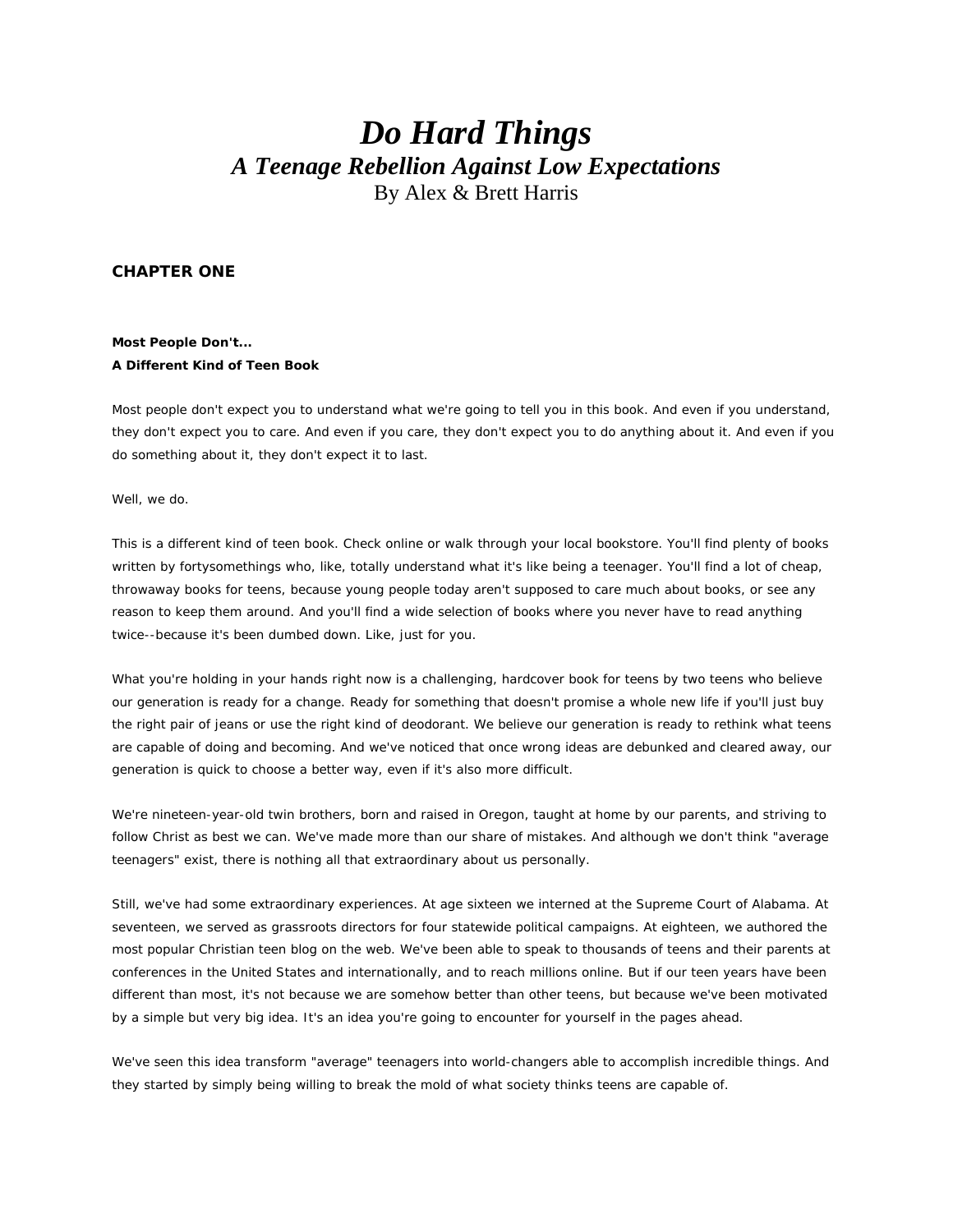So even though the story starts with us, this book is really not about us, and we would never want it to be. It's about something God is doing in the hearts and minds of our generation. It's about an idea. It's about rebelling against low expectations. It's about a movement that is changing the attitudes and actions of teens around the world. And we want you to be part of it.

This book invites you to explore some radical questions:

- Is it possible that even though teens today have more freedom than any other generation in history, we're actually missing out on some of the best years of our lives?
- Is it possible that what our culture says about the purpose and potential of the teen years is a lie, and that we are its victims?
- Is it possible that our teen years give us a once-in-a-lifetime opportunity for huge accomplishments- as individuals and as a generation?
- And finally, what would our lives look like if we set out on a different path entirely--a path that required more effort but promised a lot more reward?

We describe that alternative path with three simple words: "do hard things."

If you're like most people, your first reaction to the phrase "do hard things" runs along the lines of, "Hard? Uh, oh. Guys, I just remembered that I'm supposed to be somewhere else. Like, right now."

We understand this reaction. It reminds us of a story we like to tell about a group of monks.

On the outskirts of a small town in Germany is the imaginary abbey of Dundelhoff. This small stone monastery is home to a particularly strict sect of Dundress Monks who have each vowed to live a life of continual self-denial and discomfort.

Instead of wearing comfy t-shirts and well-worn jeans like most people, these monks wear either itchy shirts made from goat hair or chain mail worn directly over bare skin. Instead of a soft mattress, pillows, and warm blankets, they sleep on the cold stone floors of the abbey. You might have read somewhere that monks are fabulous cooks? Well, not these monks. They eat colorless, tasteless sludge--once a day. They drink only lukewarm water.

We could go on, but you get the picture. No matter what decision they face, Dundress Monks will always choose the more difficult option, the one that provides the least physical comfort, holds the least appeal, offers the least fun. Why? Because they believe that the more miserable they are, the holier they are; and the holier they are, the happier God is.

So these miserable monks must be poster boys for "do hard things." Right?

## Wrong!

We're not plotting to make your life miserable. We're not recommending that you do any and every difficult thing. For example, we're not telling you to rob a bank, jump off a cliff, climb Half Dome with your bare hands, or stand on your head for 24 hours straight. We're not telling you to do pointless hard things just because they are hard.